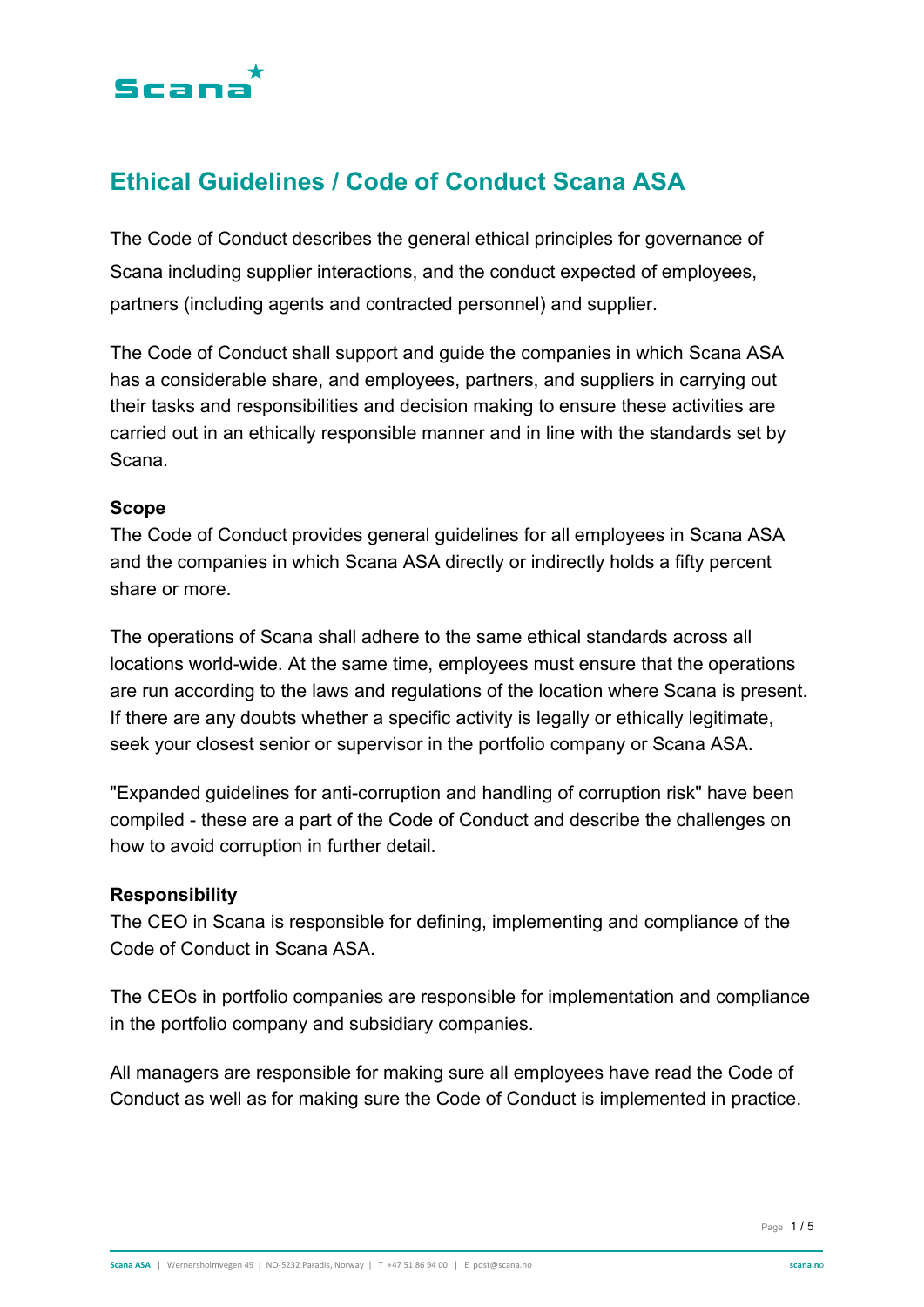

All employees shall always consider their actions according to the Code of Conduct. If there are any doubts whether an action follows the Code of Conduct, the employee must refrain from undertaking such action before discussing the matter at hand with their immediate senior or supervisor. Contact information to Supervisors in Scana ASA and portfolio companies can be found below.

All employees have an independent responsibility to voice concerns about potential breaches of conduct or ethical guidelines that have come to their attention through their work or at the workplace.

Breach of conduct will not be tolerated, and may lead to internal sanctions, dismissal or legal action.

#### **Whistleblowing and notification about potential misconduct**

Scana expects all employees to actively support the company's ethical guidelines towards colleagues, partners, suppliers, and civil society.

It is expected that employees give notice about breaches of conduct, as is also expected with breach of laws and regulations, other legally defined impositions or prohibitions, or other defined instructions or guidelines.

As a rule these circumstances should be reported to your immediate superior. If this is not appropriate, the report should be made to other superiors or Supervisor.

Harassment or retaliation towards anyone that raises ethical concerns to their superior or Supervisor is considered breach of conduct.

#### **Working environment, equal opportunity, and personal conduct**

The working environment shall be characterized by equality, openness, and tolerance. Our conduct shall be based on respect for human rights. Other cultures and traditions shall be respected.

Scana shall be characterized by equal opportunities and fair treatment of employees. Scana does not accept harassment or discrimination based on gender, religion, race, national or ethnic origin, cultural background, social affiliation, disability, sexual orientation, marital status, age, or political conviction.

Scana is a drug-free working environment. This means that employees shall not be under the inebriation of drugs if they are at work for Scana.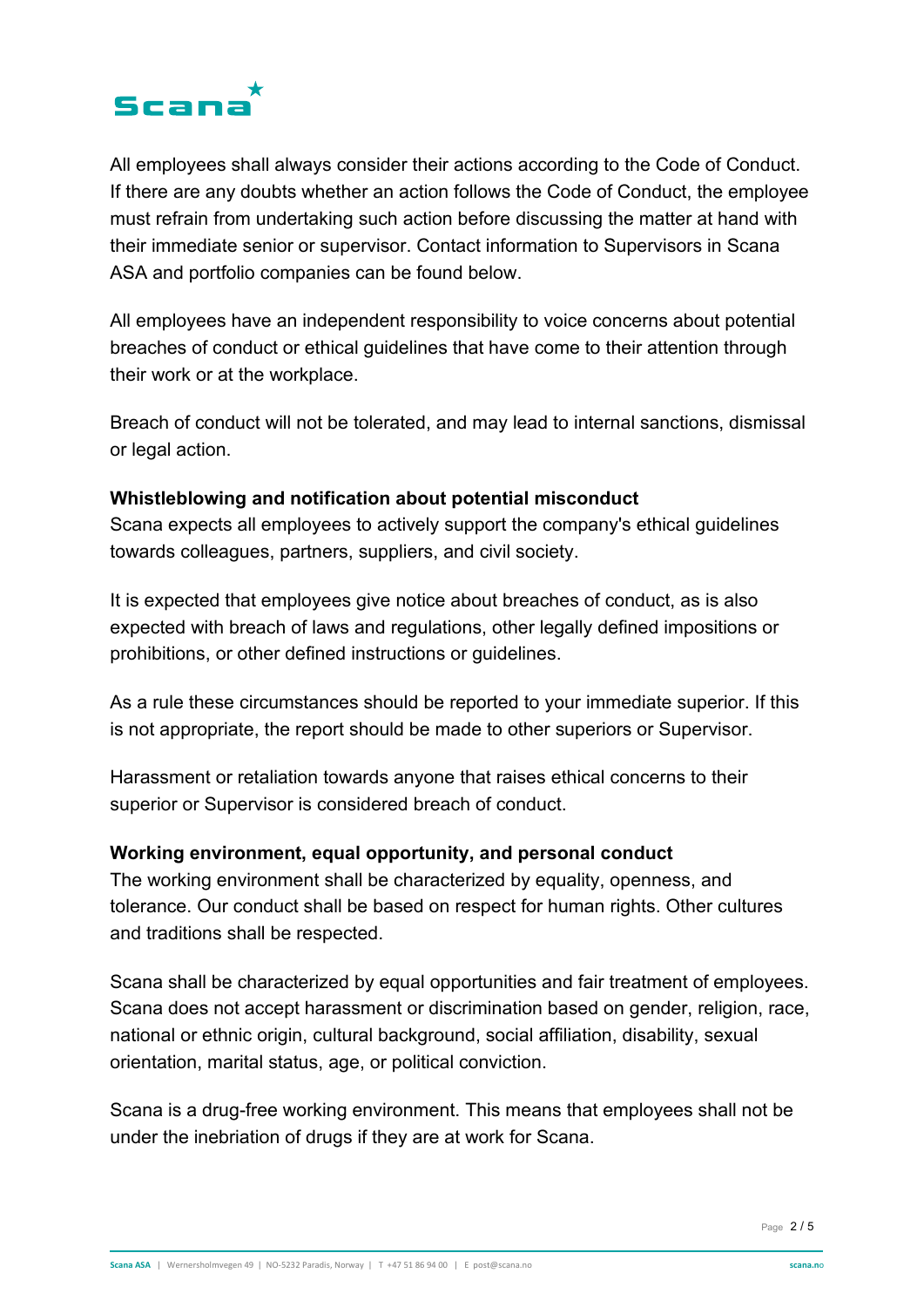

Limited amounts of alcohol can be served in connection with events and representation, given that the intake is not combined with operating machinery, driving or other risk-related circumstances.

#### **Conflict of interest, integrity, and qualifications**

Employees shall not seek benefits for themselves or others, which are inappropriate or that in any other way can harm Scana's reputation and interests.

#### **Bribery, gifts, benefits, and corruption**

Illegal or illegitimate economic gifts or other inappropriate benefits with the goal of professional favors shall never be offered to anyone.

Gifts or other services of a personal character that can serve to weaken the integrity of the receiver or give impression of such weakened integrity, to damage him/her or Scana must not be accepted.

Gifts, hospitality, covered expenses and other similar gains to or from business connections or potential business connections shall always follow normal and suitable local customs and shall in all circumstances be moderate in consideration to value and frequency.

Gifts, hospitality, covered expenses or other similar gains shall always be given or received in an open and transparent manner, and in such a way that they will withstand public scrutiny.

Travels, accommodation and/or courses by invitation of a supplier shall be approved by superiors based on strict criteria for content and usefulness. Such travels shall normally be paid for by Scana.

In the "Expanded guidelines for anti-corruption and handling of corruption risk", which is a part of the ethical guidelines, the circumstances are further described.

#### **Relation to employer**

Employees must not enrich themselves from the company's material or immaterial valuables, such as assets, discretional knowledge, methods, concepts, or ideas.

#### **Relation to business connections**

Employees must not perform actions that can set them in a relationship to the company's clients, suppliers or other connections that may hinder objective behavior. Suppliers shall be given fair and unbiased treatment.

Employees must not take advantage of their positions to gain unusual benefits in their contact with the company's business connections. Employees shall not perform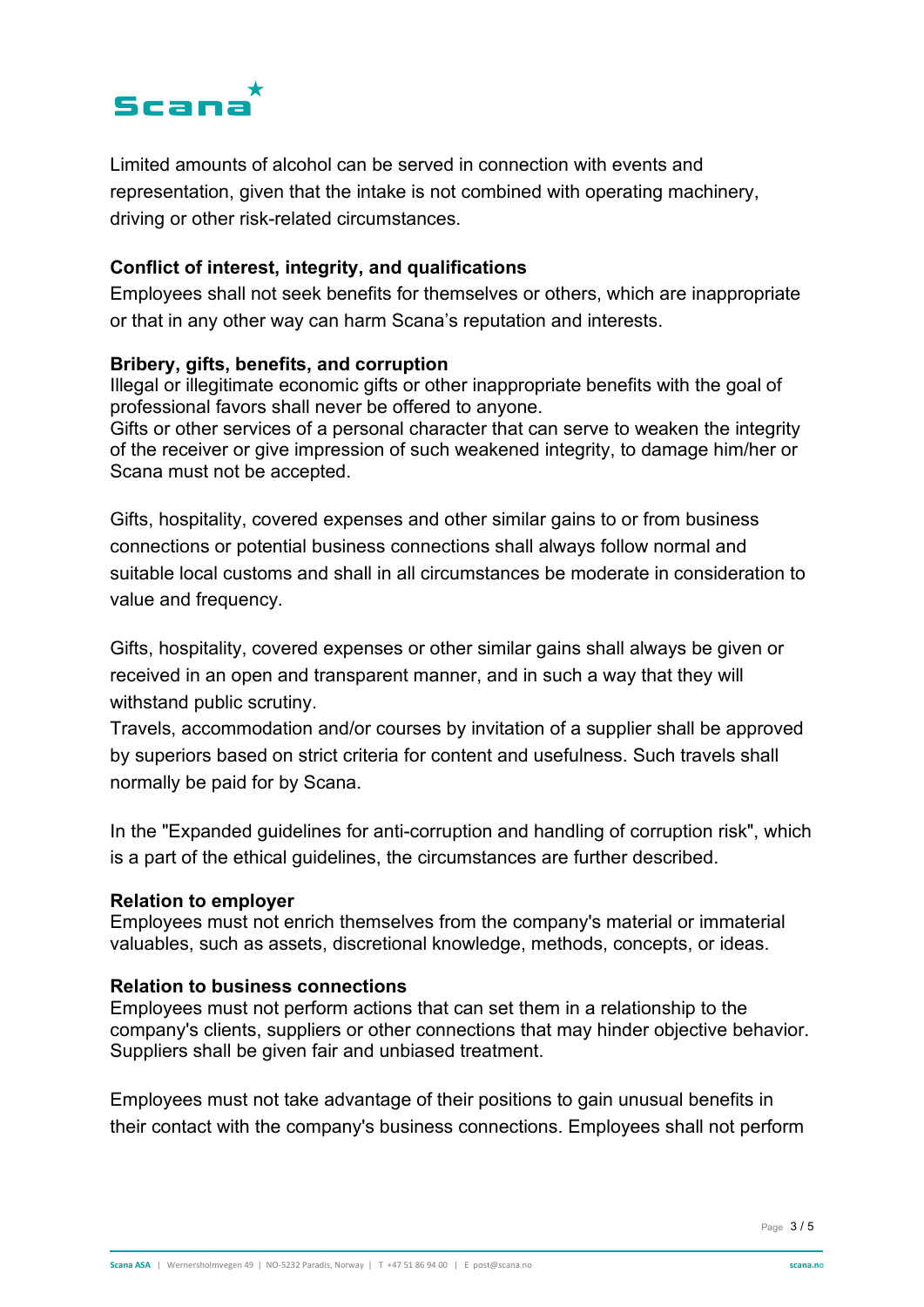# Scana

or contribute to breaches of competitive guidelines or other conduct in conflict with current competition law.

#### **Conflict of interest**

If personal interests can affect the decision in a matter, or it may appear so to others, the case shall be put forward to their superior or Supervisor. Employees shall inform their superior or Supervisor of actual or potential conflict of interest, like ownership, family relations, close friendships and similar conditions to business related cases and circumstances.

#### **Confidential information**

If an employee is made aware of proprietary information, trade secrets or other information of a confidential nature, they must not bring this information to the attention of a third party without the consent of Scana's, neither must they use this information for any other purpose than fulfilling their tasks in Scana or their portfolio company.

#### **Inside trading**

Employees shall not trade or give advice about trading in Scana ASA stock or other listed companies based on non-public information or knowledge that has been gained through work for Scana or a portfolio company and that, if made public, would affect the value of this stock.

Scana ASA has developed guidelines for the company's primary insiders and for all employees that wish to trade stocks and securities through the inside-trader-function.

### **Media Relations**

Scana and the portfolio companies' reputations are affected by their ability to communicate in a unified and professional manner towards external parties. Scana shall always seek to appear as open as possible and be honest and welcoming in its relations to external parties.

To ensure a unified communication towards external parties, general enquiries about the company or its employees and all inquiries from the media shall be directed to the CEO of the portfolio company or Scana.

### **Health, safety, and environment**

Scana and the portfolio companies have established a systematic HSE-work and actively work to improve the level of HSE in all portfolio companies and subsidiaries. HSE is a recurring theme in all board meetings where we, amongst other things, focus on leaves of absence, reported incidents and injuries as well as near-miss incidents and the steps taken by the companies to follow-up.